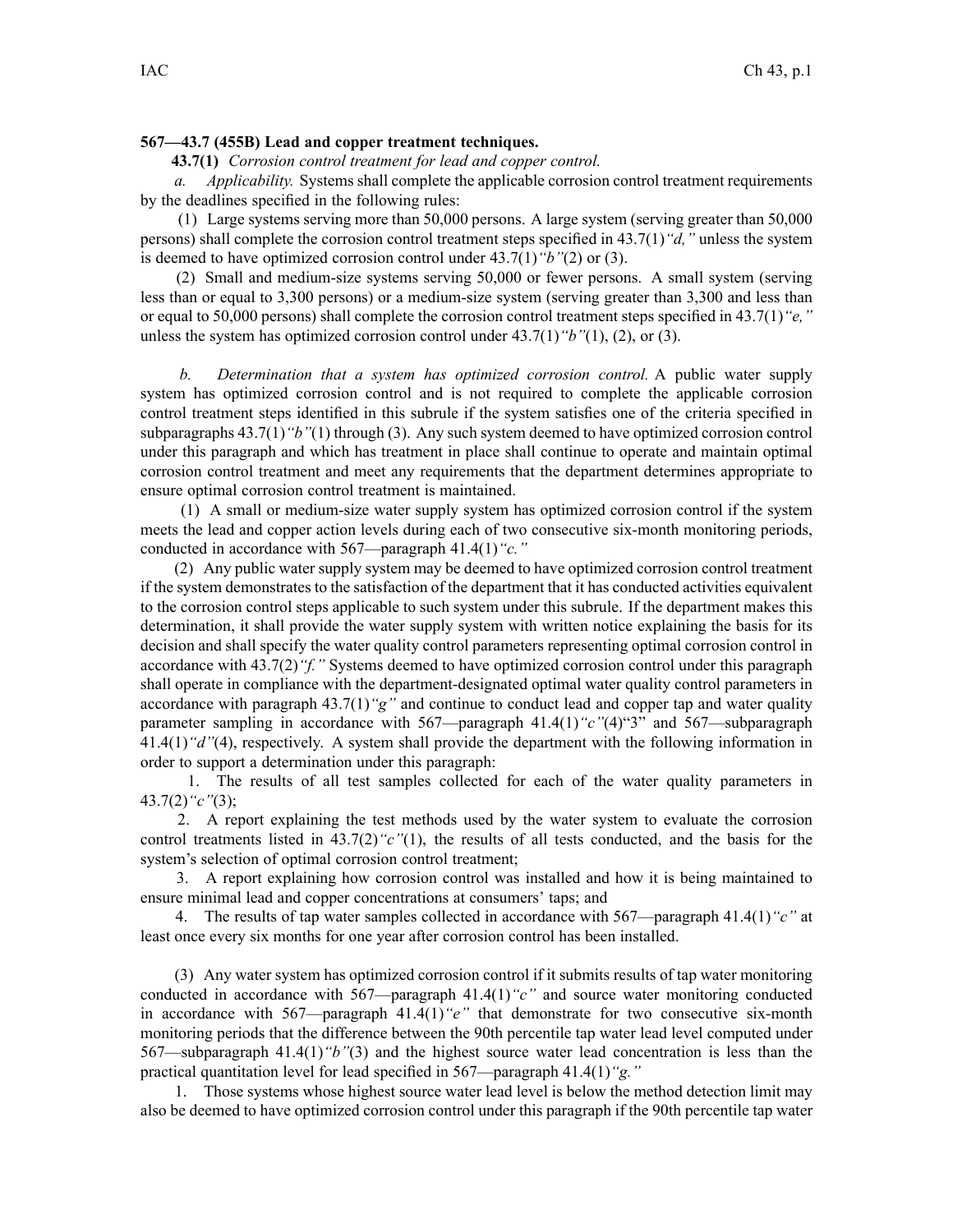lead level is less than or equal to the practical quantitation level for lead for two consecutive six-month monitoring periods.

2. Any water system deemed to have optimized corrosion control in accordance with this paragraph shall continue monitoring for lead and copper at the tap no less frequently than once every three calendar years using the reduced number of sites specified in 567—subparagraph 41.4(1)*"c"*(3) and collecting the samples at times and locations specified in 567—paragraph 41.4(1)*"c"*(4)"4," fourth bulleted paragraph.

3. Any water system deemed to have optimized corrosion control pursuan<sup>t</sup> to this paragraph shall notify the department in writing pursuan<sup>t</sup> to 567—subparagraph 42.4(2)*"a"*(3) of any change in treatment or the addition of <sup>a</sup> new source. The department may require any such system to conduct additional monitoring or to take other action the department deems appropriate to ensure that the system maintains minimal levels of corrosion in the distribution system.

4. Unless <sup>a</sup> system meets the copper action level, it is not deemed to have optimized corrosion control under this paragraph and shall implement corrosion control treatment pursuan<sup>t</sup> to 43.7(1)*"b"*(3)"5."

5. Any system triggered into corrosion control because it is no longer deemed to have optimized corrosion control under this paragraph shall implement corrosion control treatment in accordance with the deadlines in paragraph 43.7(1)*"e."* Any such large system shall adhere to the schedule specified in that paragraph for medium-size systems, with the time periods for completing each step being triggered by the date the system is no longer deemed to have optimized corrosion control under this paragraph.

*c. Requirementsto recommence corrosion controlsteps.* Any small or medium-size watersystem that is required to complete the corrosion control steps due to its exceedance of the lead or copper action level may cease completing the treatment steps whenever the system meets both action levels during each of two consecutive monitoring periods conducted pursuan<sup>t</sup> to 567—paragraph 41.4(1)*"c"* and submits the results to the department. If any such water system thereafter exceeds the lead or copper action level during any monitoring period, the system shall recommence completion of the applicable treatment steps, beginning with the first treatment step which was not previously completed in its entirety. The department may require <sup>a</sup> system to repea<sup>t</sup> treatment steps previously completed by the system when it is determined by the department that this is necessary to implement properly the treatment requirements of this rule. The department will notify the system in writing of such <sup>a</sup> determination and explain the basis for its decision. The requirement for any small or medium-size system to implement corrosion control treatment steps in accordance with 43.7(1)*"e"* (including systems deemed to have optimized corrosion control under 43.7(1)*"b"*(1)) is triggered whenever any small or medium-size system exceeds the lead or copper action level.

*d. Treatment steps and deadlines for large systems.* Except as provided in 43.7(1)*"b"*(2) or (3), large systems shall complete the following corrosion control treatment steps (described in the referenced portions of 43.7(1)*"b,"* subrule 43.7(2), and 567—paragraphs 41.4(1)*"c"* and *"d"*) by the dates indicated below.

(1) Step 1. The system shall conduct initial monitoring pursuan<sup>t</sup> to 567—paragraph 41.4(1)*"c"*(4)"1" and 567—subparagraph 41.4(1)*"d"*(2) during two consecutive six-month monitoring periods by January 1, 1993.

(2) Step 2. The system shall complete corrosion control studies pursuan<sup>t</sup> to 43.7(2)*"c"* by July 1, 1994.

(3) Step 3. The department will designate optimal corrosion control treatment within six months of receiving the corrosion control study results (by January 1, 1995).

(4) Step 4. The system shall install optimal corrosion control treatment by January 1, 1997.

(5) Step 5. The system shall complete follow-up sampling pursuan<sup>t</sup> to 567—paragraph 41.4(1)*"c"*(4)"2" and 567—subparagraph 41.4(1)*"d"*(3) by January 1, 1998.

(6) Step 6. The department will review installation of treatment and designate optimal water quality control parameters pursuan<sup>t</sup> to 43.7(2)*"f"* by July 1, 1998.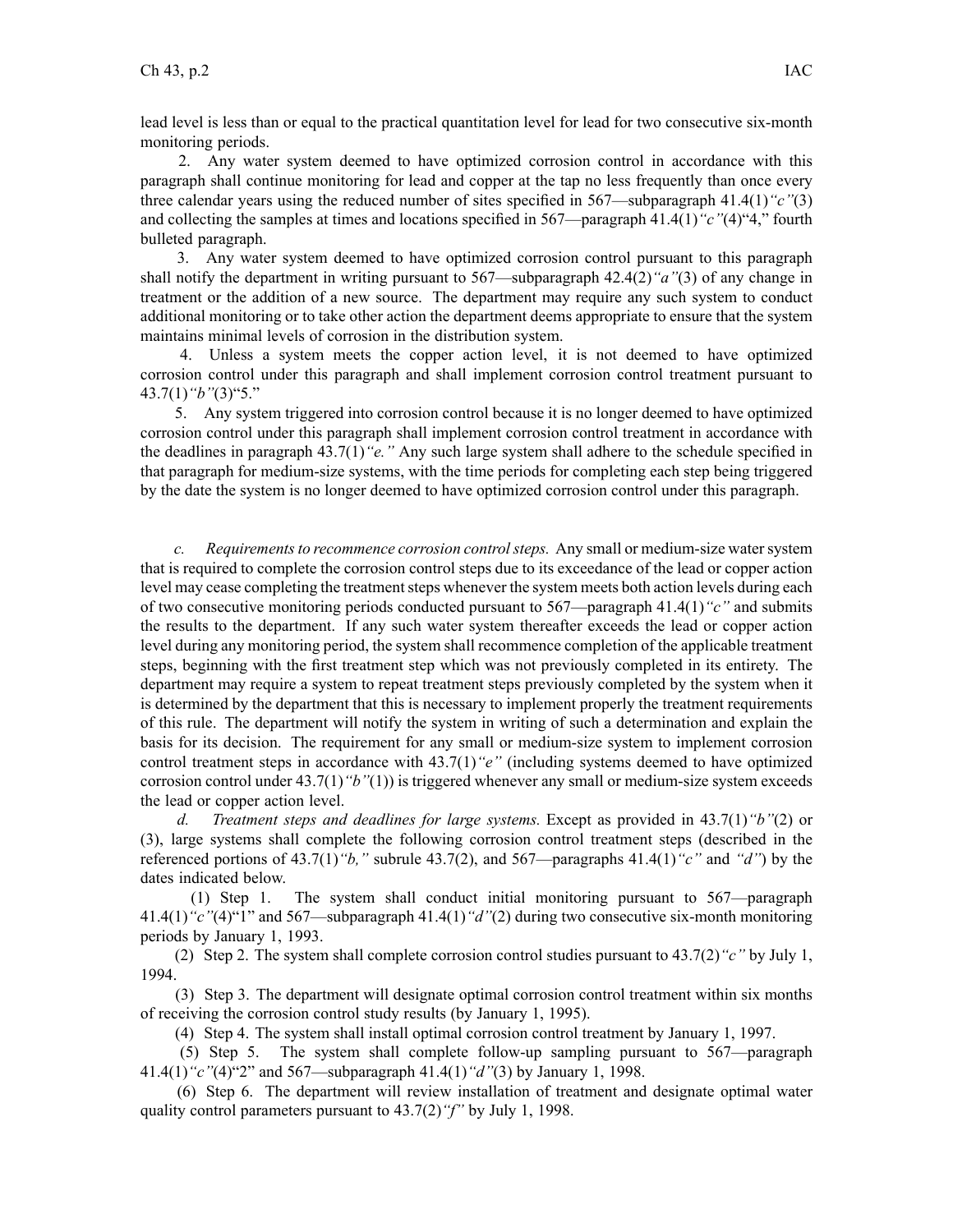(7) Step 7. The system shall operate in compliance with optimal water quality control parameters delineated by the department and continue to conduct tap sampling.

*e. Treatment steps and deadlines for small and medium-size systems.* Except as provided in 43.7(2), small and medium-size systems shall complete the following corrosion control treatment steps (described in subrule 43.7(2) and 567—paragraphs 41.4(1)*"c"* and *"d"*) by the indicated time periods listed below.

(1) Step 1. The system shall conduct initial tap sampling pursuan<sup>t</sup> to 567—paragraph 41.4(1)*"c"*(4)"1" and 567—subparagraph 41.4(1)*"d"*(2) until the system either exceeds the lead or copper action level or becomes eligible for reduced monitoring under 567—paragraph 41.4(1)*"c"*(4)"4." A system exceeding the lead or copper action level shall recommend optimal corrosion control treatment under 43.7(2)*"a"* within six months after it exceeds one of the action levels.

(2) Step 2. Within 12 months after a system exceeds the lead or copper action level, the department may require the system to perform corrosion control studies under 43.7(2)*"b."* If the system is not required to perform such studies, the department will specify optimal corrosion control treatment under 43.7(2)*"d"* as follows: for medium-size systems, within 18 months after such system exceeds the lead or copper action level, and, for small systems, within 24 months after such system exceeds the lead or copper action level.

(3) Step 3. If <sup>a</sup> system is required to perform corrosion control studies under Step 2, the system shall complete the studies (under 43.7(2)*"c"*) within 18 months after such studies are required to commence.

(4) Step 4. If the system has performed corrosion control studies under Step 2, the department will designate optimal corrosion control treatment under 43.7(2)*"d"* within six months after completion of Step 3.

(5) Step 5. The system shall install optimal corrosion control treatment under 43.7(2)*"e"* within 24 months after such treatment is designated.

(6) Step 6. The system shall complete follow-up sampling pursuan<sup>t</sup> to 567—paragraph 41.4(1)*"c"*(4)"2" and 567—subparagraph 41.4(1)*"d"*(3) within 36 months after optimal corrosion control treatment is designated.

(7) Step 7. The department will review the system'sinstallation of treatment and designate optimal water quality control parameters pursuant to  $43.7(2)$  "f" within six months after completion of Step 6.

(8) Step 8. The system shall operate in compliance with the department-designated optimal water quality control parameters under 43.7(2)*"f"* (and continue to conduct tap sampling as per 567—paragraph 41.4(1)*"c"*(4)"3" and 567—subparagraph 41.4(1)*"d"*(4)).

**43.7(2)** *Description of corrosion control treatment requirements.* Each public water supply system shall complete the corrosion control treatment requirements described below which are applicable to such systems under  $43.7(1)$ .

*a. Public water supply system recommendation regarding corrosion control treatment.* Based upon the results of lead and copper tap monitoring and water quality parameter monitoring, small and medium-size water systems exceeding the lead or copper action level shall recommend installation of one or more of the corrosion control treatments listed in 43.7(2)*"c"* which the system believes constitute optimal corrosion control for that system. The department may require the system to conduct additional water quality parameter monitoring in accordance with 567—subparagraph 41.4(1)*"d"*(2) to assist in reviewing the system's recommendation.

*b. Department decision to require studies of corrosion control treatment (applicable to small and medium-size systems).* The department may require any small or medium-size system that exceeds the lead or copper action level to perform corrosion control studies under 43.7(2)*"c"* to identify optimal corrosion control treatment for the system.

*c. Performance of corrosion control studies.*

(1) Any public water supply system performing corrosion control studies shall evaluate the effectiveness of each of the following treatments and, if appropriate, combinations of the following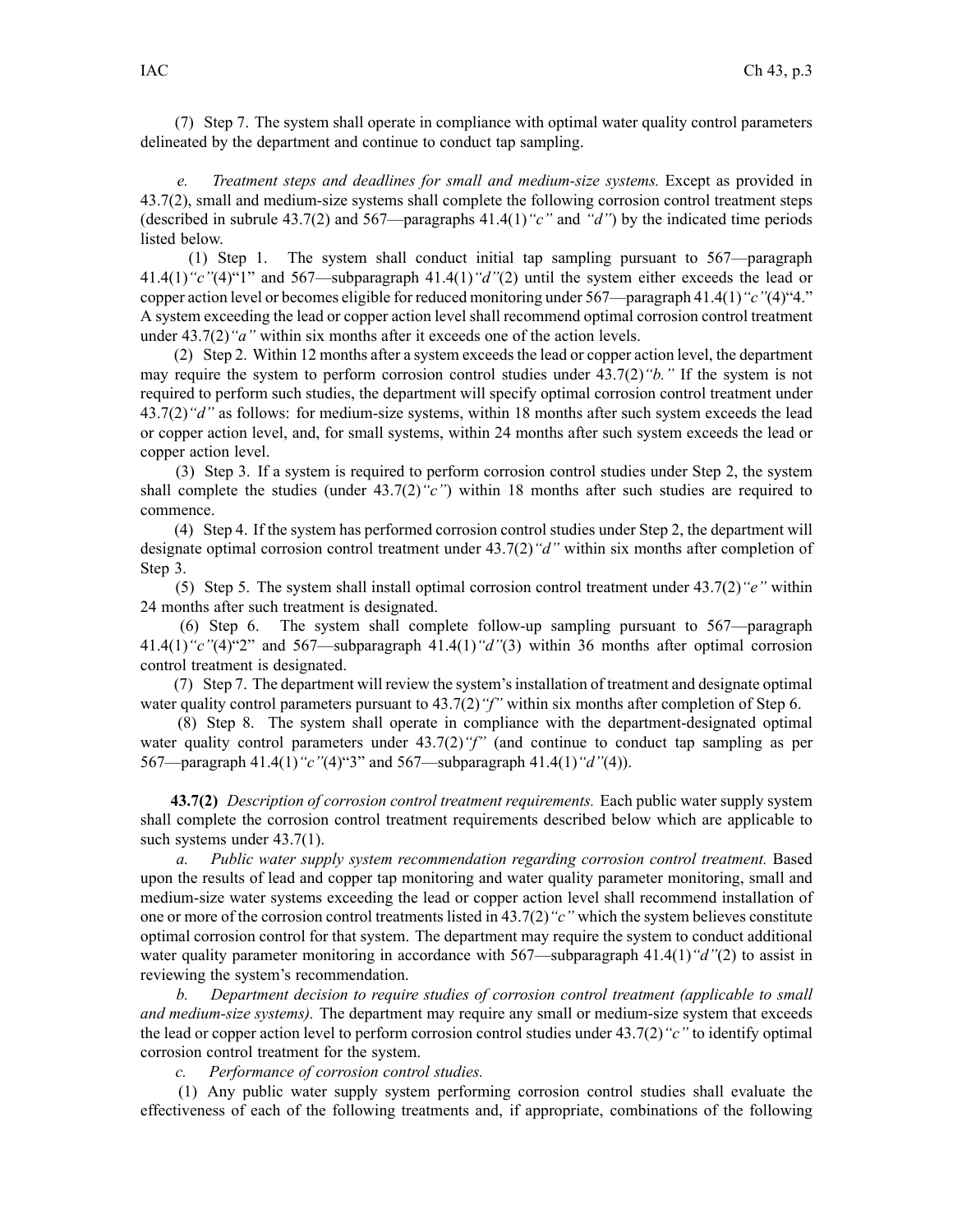treatments to identify the optimal corrosion control treatment: alkalinity and pH adjustment; calcium hardness adjustment; and the addition of <sup>a</sup> phosphate or silicate-based corrosion inhibitor at <sup>a</sup> concentration sufficient to maintain an effective residual concentration in all test tap samples.

(2) The water system shall evaluate each of the corrosion control treatments using either pipe rig/loop tests, metal coupon tests, partial-system tests, or analyses based on documented analogous treatments with other systems of similar size, water chemistry and distribution system configuration.

(3) The public water supply system shall measure the following water quality parameters in any tests conducted under this paragraph before and after evaluating the corrosion control treatments listed above:

- 1. Lead;
- 2. Copper;

3. pH;

- 4. Alkalinity;
- 5. Calcium;
- 6. Conductivity;
- 7. Orthophosphate (when an inhibitor containing <sup>a</sup> phosphate compound is used);
- 8. Silicate (when an inhibitor containing <sup>a</sup> silicate compound is used);
- 9. Water temperature.

(4) The public water supply system shall identify all chemical or physical constraints that limit or prohibit the use of <sup>a</sup> particular corrosion control treatment and outline such constraints with the following: data and documentation showing that <sup>a</sup> particular corrosion control treatment has adversely affected other water treatment processes when used by another water system with comparable water quality characteristics; or data and documentation demonstrating that the water system has previously attempted to evaluate <sup>a</sup> particular corrosion control treatment and has found that the treatment is ineffective or adversely affects other water quality treatment processes.

(5) The water system shall evaluate the effect of the chemicals used for corrosion control treatment on other water quality treatment processes.

(6) On the basis of an analysis of the data generated during each evaluation, the water system shall recommend in writing to the department the treatment option that the corrosion control studies indicate constitutes optimal corrosion control treatment for that system. The water system shall provide <sup>a</sup> rationale for its recommendation along with all supporting documentation required by 43.7(2)*"c"*(1) through (5).

## *d. Department designation of optimal corrosion control treatment.*

(1) Based upon consideration of available information including, where applicable, studies performed under 43.7(2)*"c"* and <sup>a</sup> system's recommended treatment alternative, the department will either approve the corrosion control treatment option recommended by the public water supply system, or designate alternative corrosion control treatment(s) from among those listed in 43.7(2)*"c."* The department will consider the effects that additional corrosion control treatment will have on water quality parameters and on other water quality treatment processes (when designating optimal corrosion control treatment).

(2) The department will notify the public water supply system of its decision on optimal corrosion control treatment in writing and explain the basis for this determination. If the department requests additional information to aid its review, the public water supply system shall provide the information.

*Installation of optimal corrosion control.* Each public water supply system shall properly install and operate throughout its distribution system the optimal corrosion control treatment designated under 43.7(2)*"d."*

*f. Department review of treatment and specification of optimal water quality control parameters.*

(1) The department will evaluate the results of all lead and copper tap samples and water quality parameter samples submitted by the public water supply system and determine whether the system has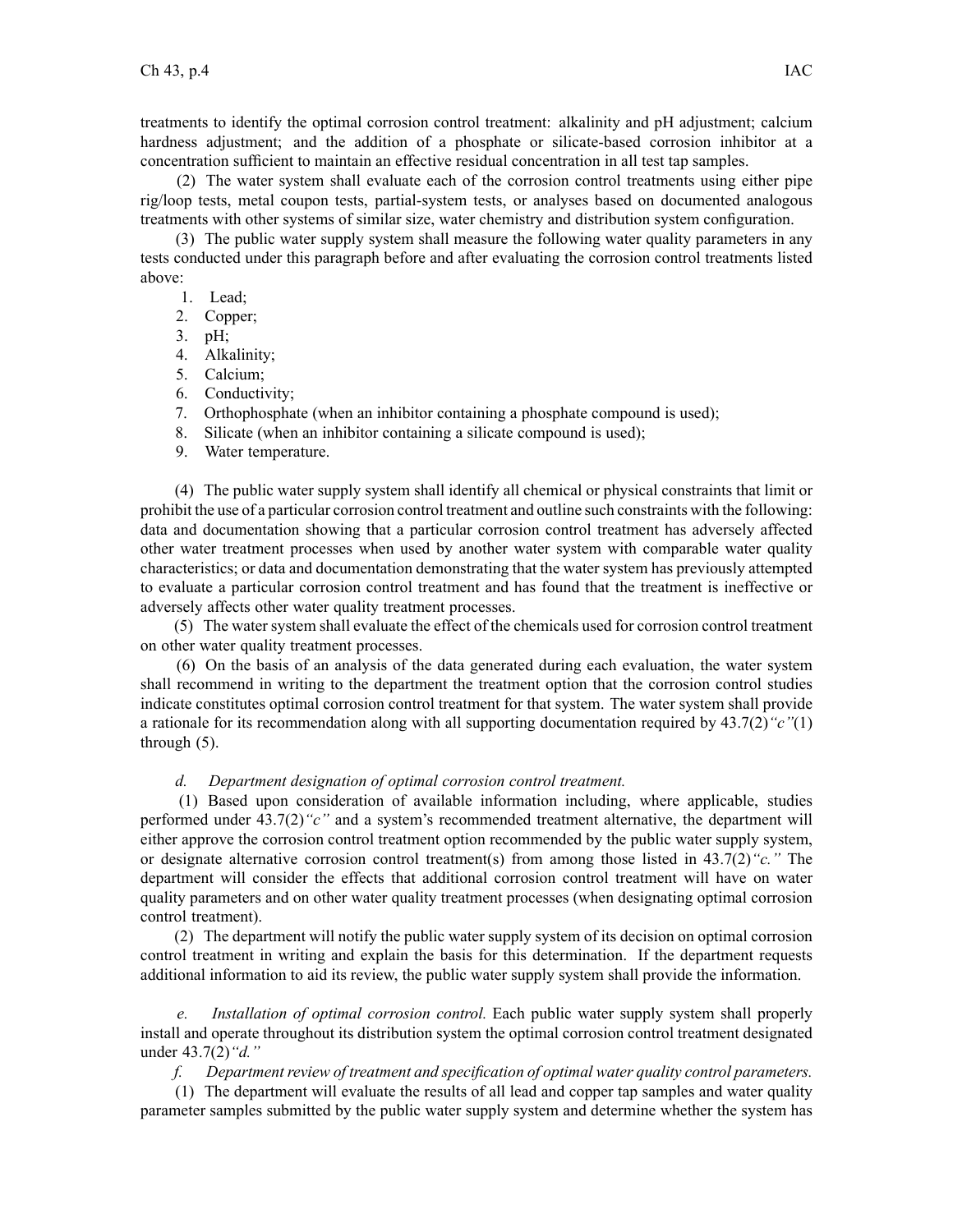properly installed and operated the optimal corrosion control treatment designated in 43.7(2)*"d."* Upon reviewing the results of tap water and water quality parameter monitoring by the public water supply system, both before and after the system installs optimal corrosion control treatment, the department will designate the following:

1. A minimum value or <sup>a</sup> range of values for pH measured at each entry point to the distribution system;

2. A minimum pH value, measured in all tap samples. Such value shall be equal to or greater than 7.0 unless meeting <sup>a</sup> pH level of 7.0 is not technologically feasible or is not necessary for the public water supply system to optimize corrosion control;

3. If <sup>a</sup> corrosion inhibitor is used, <sup>a</sup> minimum concentration or <sup>a</sup> range of concentrations for the inhibitor, measured at each entry point to the distribution system and in all tap samples, necessary to form <sup>a</sup> passivating film on the interior walls of the pipes of the distribution system;

4. If alkalinity is adjusted as par<sup>t</sup> of optimal corrosion control treatment, <sup>a</sup> minimum concentration or <sup>a</sup> range of concentrations for alkalinity, measured at each entry point to the distribution system and in all tap samples; or

5. If calcium carbonate stabilization is used as par<sup>t</sup> of corrosion control, <sup>a</sup> minimum concentration or <sup>a</sup> range of concentrations for calcium, measured in all tap samples.

(2) The valuesfor the applicable water quality control parameterslisted above shall be those which reflect optimal corrosion control treatment for the public water supply system. The department may designate values for additional water quality control parameters determined by the department to reflect optimal corrosion control for the system. The department will notify the system in writing of these determinations and explain the basis for its decisions.

*g. Continued operation with optimized corrosion control and water quality parameter monitoring compliance determination.* All systems optimizing corrosion control shall continue to operate and maintain optimal corrosion control treatment, including maintaining water quality parameters at or above minimum values or within ranges designated by the department under paragraph 43.7(2) "f," in accordance with this paragraph for all samples collected under 567—subparagraphs 41.4(1)*"d"*(4) through (6). Compliance with the requirements of this paragraph shall be determined every six months, as specified under 567—subparagraph 41.4(1)*"d"*(4). A water system is out of compliance with the requirements of this paragraph for <sup>a</sup> six-month period if it has excursions for any department-specified parameter on more than nine days during the period. An excursion occurs whenever the daily value for one or more of the water quality parameters measured at <sup>a</sup> sampling location is below the minimum value or outside the range designated by the department. Daily values are calculated as follows. The department has the discretion to invalidate results of obvious sampling errors from this calculation.

(1) On days when more than one measurement for the water quality parameter is collected at the sampling location, the daily value shall be the average of all results collected during the day regardless of whether they are collected through continuous monitoring, grab sampling, or <sup>a</sup> combination of both.

(2) On days when only one measurement for the water quality parameter is collected at the sampling location, the daily value shall be the result of that measurement.

(3) On days when no measurement is collected for the water quality parameter at the sampling location, the daily value shall be the daily value calculated on the most recent day on which the water quality parameter was measured at the sample site.

*h. Modification of department treatment decisions.* A determination of the optimal corrosion control treatment under 43.7(2)*"d"* or optimal water quality control parameters under 43.7(2)*"f"* may be modified. A reques<sup>t</sup> for modification by <sup>a</sup> public water supply system or other interested party shall be in writing, explain why the modification is appropriate, and provide supporting documentation. The department may modify its determination when it concludes that such change is necessary to ensure that the public water supply system continues to optimize corrosion control treatment. A revised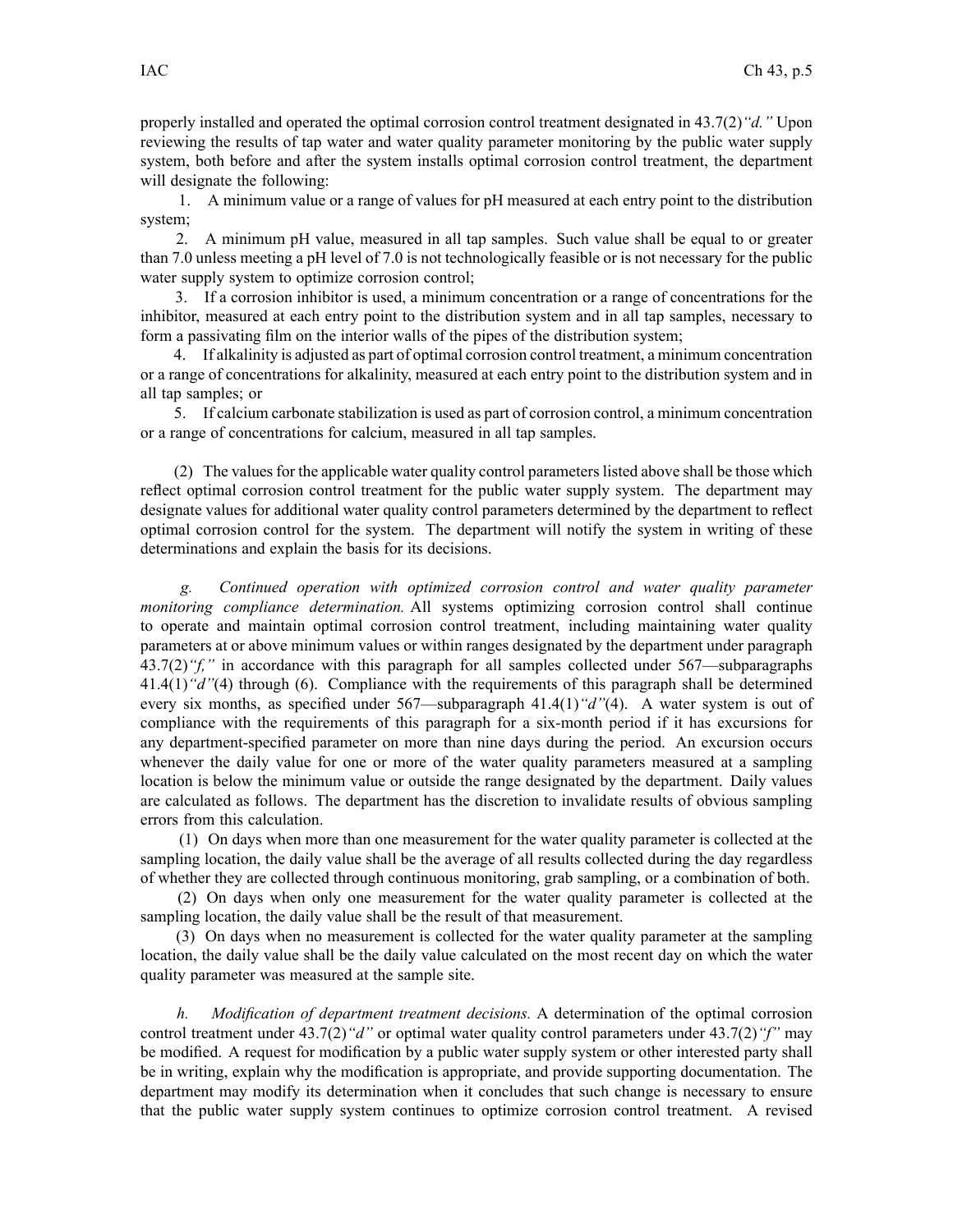determination will be made in writing, which will set forth the new treatment requirements, explain the basis for the decision, and provide an implementation schedule for completing the treatment modifications.

**43.7(3)** *Source water treatment requirements.* Public water supply systems shall complete the applicable source water monitoring and treatment requirements, as described in the referenced portions of 43.7(3)*"b,"* and in 567—paragraphs 41.4(1)*"c"* and *"e,"* by the following deadlines.

*a. Deadlines for completing source water treatment steps.*

(1) Step 1. A public water supply system exceeding the lead or copper action level shall complete lead and copper source water monitoring under 567—subparagraph 41.4(1)*"e"*(2) and make <sup>a</sup> written treatment recommendation to the department within six months after exceeding the lead or copper action level.

(2) Step 2. The department will make <sup>a</sup> determination regarding source water treatment pursuan<sup>t</sup> to 43.7(3)*"b"*(2) within six months after submission of monitoring results under Step 1.

(3) Step 3. If installation ofsource water treatment isrequired, the system shall install the treatment pursuan<sup>t</sup> to 43.7(3)*"b"*(3) within 24 months after completion of Step 2.

(4) Step 4. The public water supply system shall complete follow-up tap water monitoring under 567—paragraph 41.4(1)<sup>"</sup>c"<sup>(4)"2</sup>" and source water monitoring under 567—subparagraph 41.4(1)*"e"*(3) within 36 months after completion of Step 2.

(5) Step 5. The department will review the system's installation and operation of source water treatment and specify maximum permissible source water levels under 43.7(3)*"b"*(4) within six months after completion of Step 4.

(6) Step 6. The public water supply system shall operate in compliance with the specified maximum permissible lead and copper source water levels under 43.7(3)*"b"*(4) and continue source water monitoring pursuan<sup>t</sup> to 567—subparagraph 41.4(1)*"e"*(4).

## *b. Description of source water treatment requirements.*

(1) System treatment recommendation. Any system which exceeds the lead or copper action level shall recommend in writing to the department the installation and operation of one of the source water treatments listed in 43.7(3)*"b"*(2). A system may recommend that no treatment be installed based upon <sup>a</sup> demonstration that source water treatment is not necessary to minimize lead and copper levels at users' taps.

(2) Source water treatment determinations. The department will complete an evaluation of the results of all source water samples submitted by the public water supply system to determine whether source water treatment is necessary to minimize lead or copper levels in water delivered to users' taps. If the department determines that treatment is needed, the department will require installation and operation of the source water treatment recommended by the public water supply system or require the installation and operation of another source water treatment from among the following: ion exchange, reverse osmosis, lime softening or coagulation/filtration. If the department requests additional information to aid in its review, the water system shall provide the information by the date specified in its request. The department will notify the system in writing of its determination and set forth the basis for its decision.

(3) Installation of source water treatment. Public water supply systems shall properly install and operate the source water treatment designated by the department under 43.7(3)*"b"*(2).

(4) Department review ofsource water treatment and specification of maximum permissible source water levels. The department will review the source water samples taken by the water supply system both before and after the system installs source water treatment and determine whether the public water supply system has properly installed and operated the designated source water treatment. Based upon its review, the department will designate maximum permissible lead and copper concentrations for finished water entering the distribution system. Such levels shall reflect the contaminant removal capability of the treatment (properly operated and maintained). The department will notify the public water supply system in writing and explain the basis for its decision.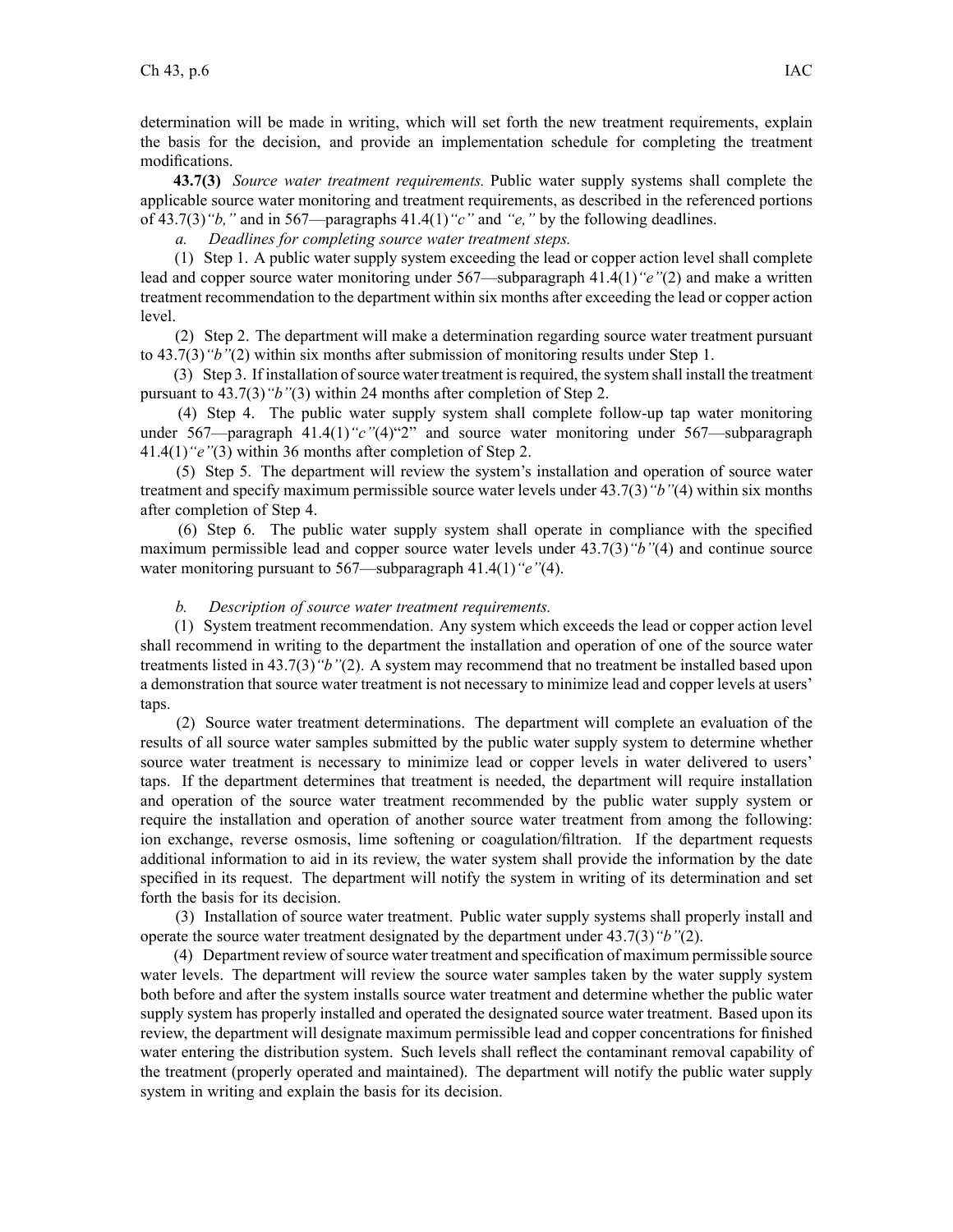(5) Continued operation and maintenance. Each public water supply system shall maintain lead and copper levels below the maximum permissible concentrations designated by the department at each sampling point monitored in accordance with 567—paragraph 41.4(1)*"e."* The system is out of compliance with this paragraph if the level of lead or copper at any sampling point is greater than the maximum permissible designated concentration.

(6) Modification of source water treatment decisions. The department may modify its determination of the source water treatment under 43.7(3)*"b"*(6), or maximum permissible lead and copper concentrations for finished water entering the distribution system under 43.7(3)*"b"*(4). A reques<sup>t</sup> for modification by <sup>a</sup> public water supply system or other interested party shall be in writing, explain why the modification is appropriate, and provide supporting documentation. The department may modify its determination where it concludes that such change is necessary to ensure that the system continues to minimize lead and copper concentrations in source water. A revised determination will be made in writing, set forth the new treatment requirements, explain the basis for the decision, and provide an implementation schedule for completing the treatment modifications.

## **43.7(4)** *Lead service line replacement requirements.*

*a. Applicability.* Public water supply systems that fail to meet the lead action level in tap samples taken pursuant to 567—paragraph 41.4(1) "c"(4)"2" after installing corrosion control or source water treatment (whichever sampling occurs later) shall replace lead service lines in accordance with the requirements of this subrule. If a system is in violation of  $43.7(1)$  and  $43.7(3)$  for failure to install source water or corrosion control treatment, the department may require the system to commence lead service line replacement under this subrule after the date by which the system was required to conduct monitoring under 567—paragraph 41.4(1)<sup>"</sup>c"(4)<sup>"2"</sup> has passed.

*b. Lead service line replacement schedule.* A public water supply system shall replace annually at least 7 percen<sup>t</sup> of the initial number of lead service lines in its distribution system. The initial number of lead service lines is the number of lead lines in place at the time the replacement program begins. The system shall identify the initial number of lead service lines in its distribution system, including an identification of the portion(s) owned by the system, based upon <sup>a</sup> materials evaluation, including the evaluation required under 567—subparagraph 41.4(1)*"c"*(1), and relevant legal authorities regarding the portion owned by the system such as contracts and local ordinances. The first year of lead service line replacement shall begin on the date the action level was exceeded in tap sampling referenced in 43.7(4)*"a."*

*c. Exemption to lead service line replacement requirement.* A public water supply system is not required to replace an individual lead service line if the lead concentration in all service line samples from that line, taken pursuan<sup>t</sup> to 567—paragraph 41.4(1)*"c"*(2)"3," is less than or equal to 0.015 mg/L.

*d. Lead service line replacement requirements.* A water system shall replace that portion of the lead service line that it owns. In cases where the system does not own the entire lead service line, the system shall notify the owner of the line, or the owner's authorized agent, that the system will replace the portion of the service line that it owns and shall offer to replace the owner's portion of the line. A system is not required to bear the cost of replacing the privately owned portion of the line, nor is it required to replace the privately owned portion of the line where the owner chooses not to pay the cost of replacing the privately owned portion of the line, or where replacing the privately owned portion would be precluded by state, local, or common law. A water system that does not replace the entire length of the service line shall complete the following tasks.

(1) Notification of residents. At least 45 days prior to commencing with the partial replacement of <sup>a</sup> lead service line, the water system shall provide to the resident(s) of all buildings served by the line notice explaining that the resident(s) may experience <sup>a</sup> temporary increase of lead levels in their drinking water, along with guidance on measures consumers may take to minimize their exposure to lead. The department may allow the water system to provide this notice less than 45 days prior to commencing partial lead service line replacement where such replacement is in conjunction with emergency repairs. In addition, the water system shall inform the resident(s) served by the line that the system will, at the system's expense, collect from each partially replaced lead service line <sup>a</sup> sample